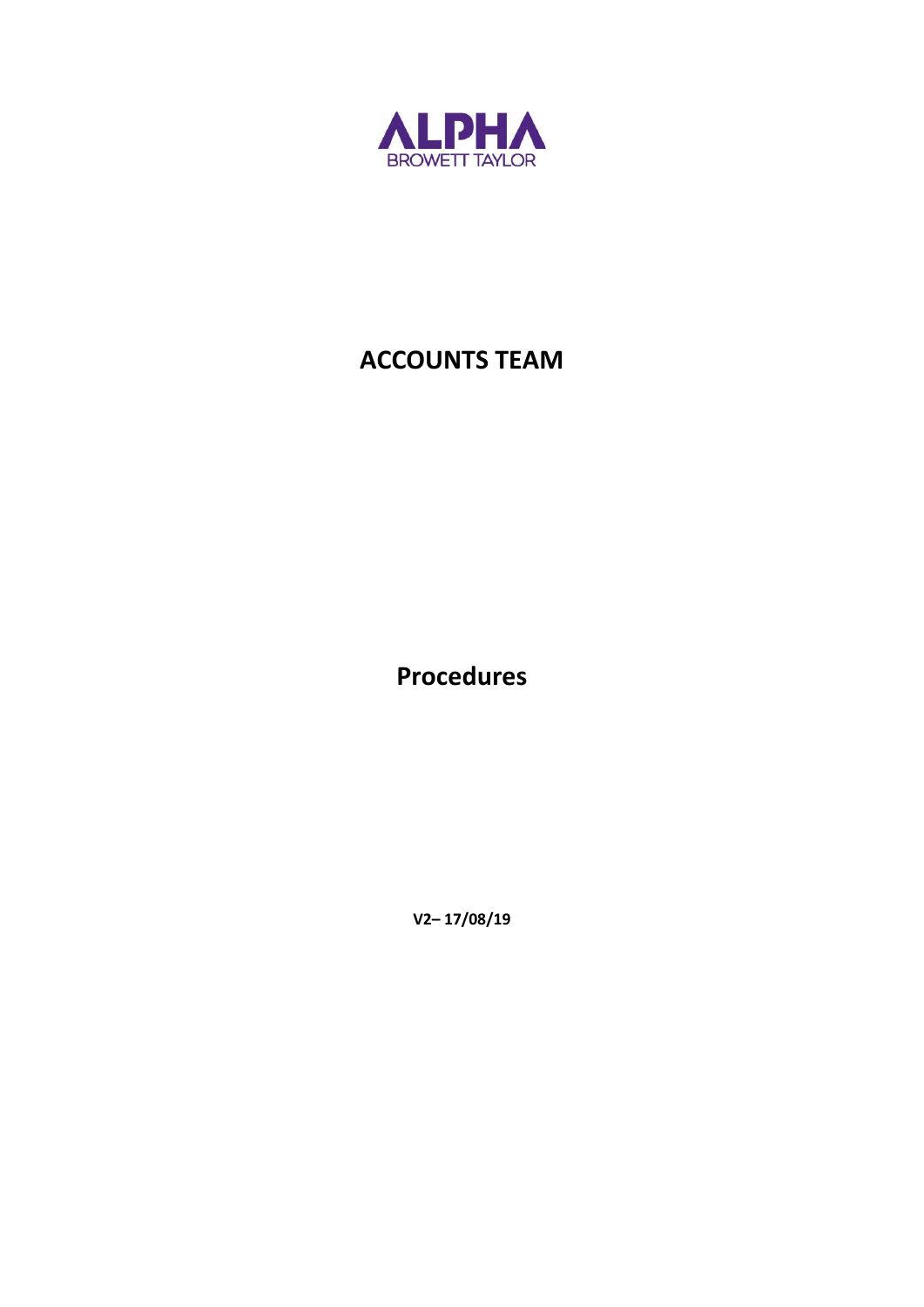This manual details the procedures to be adopted in the management of client money accounting and controls to promote best practice and also to comply with the requirements of the Royal Institution of Chartered Surveyors (RICS) – and will be subject to review to take account of improvements considered necessary by both this practice and also recommendations and requirements of the RICS.

In addition to the above this manual should be adopted to our client satisfaction and meet their requirements.

This manual will be made available to our insurance provider to confirm the procedures in place to protect client monies.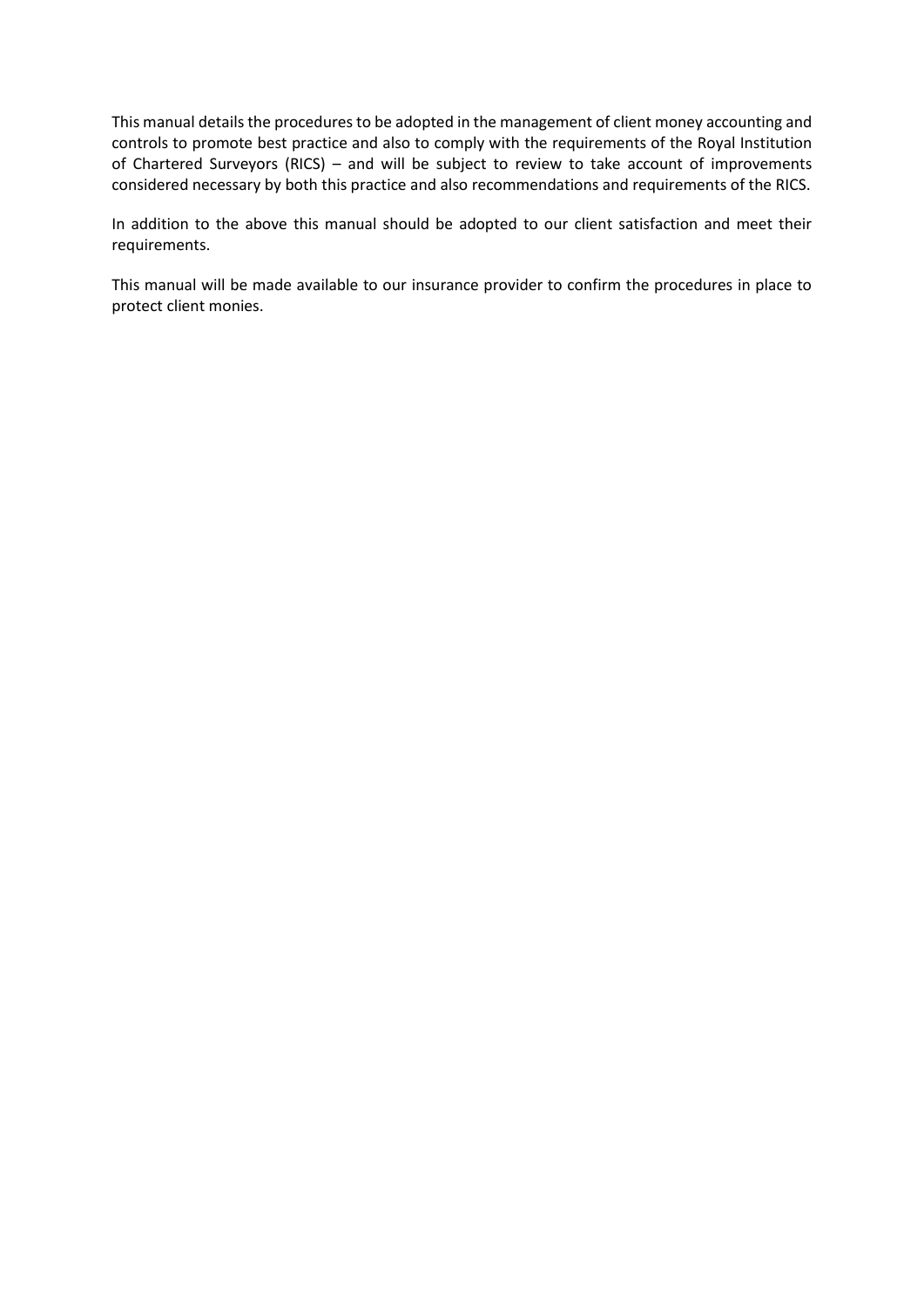#### 1.0 **Processing Contractors' Invoices**

#### 1.1. Existing contactors

- 1.1.1. All invoices received by email at invoices@alphaproperty.co.uk are to be printed out on a daily basis and date stamped. To avoid duplication printed emails will be flagged in Green. (By accounts payable Clerk)
- 1.1.2. All invoices received by post are to be date stamped (By accounts payable Clerk)
- 1.1.3. All invoices are to be stamped with the coding stamps (see sample below) (By accounts payable Clerk)
- 1.1.4. Invoices are then to be manually coded with the correct property and supplier references (By accounts payable Clerk)
- 1.1.5. Invoices are then to be logged onto Tramps (accounting system) by going to Process => Documents Logging (By accounts payable Clerk)
- 1.1.6. Once the unique reference number (URN) has been obtained it is to be manually entered into the URN coding stamp box (By accounts payable Clerk)
- 1.1.7. All logged invoices are then passed to the property manager/surveyor for approval and coding the correct expenditures and schedules. The property manager will also need to check he/she has ordered the job/service. He/she will also have a second chance to check there is a budget for the expenditure.
- 1.1.8. Following approval invoices will be returned to the accounts payable clerk to post them to the correct expense and schedules reference on Tramps. The batch ref will be updated manually on the invoices in the coding stamps boxes. Note: - Tramps will flag duplicate invoices with the same invoice date and invoice reference so extra care needs to be taken to ensure the invoice date and reference are correct.
- 1.1.9. The second page of the batch (document level), has to be updated as coded by the property manager and carefully posted to the correct recoverable transaction type code and expense codes (see example below). In most cases invoices are paid from the service charge collected from the tenants according to service charge budgets.
- 1.1.10. In just a few instances, ABT pay invoices from the service charge money held on behalf of a tenant and the money is then directly recovered. In such instances the invoices should be coded as due direct from that tenant and then a demand should be produced at the same time when the invoice is loaded on Tramps and sent to the tenant concerned. Those invoices will not form part of the service charge element and therefore the non-affected tenants will not be charged for this item of expenditure.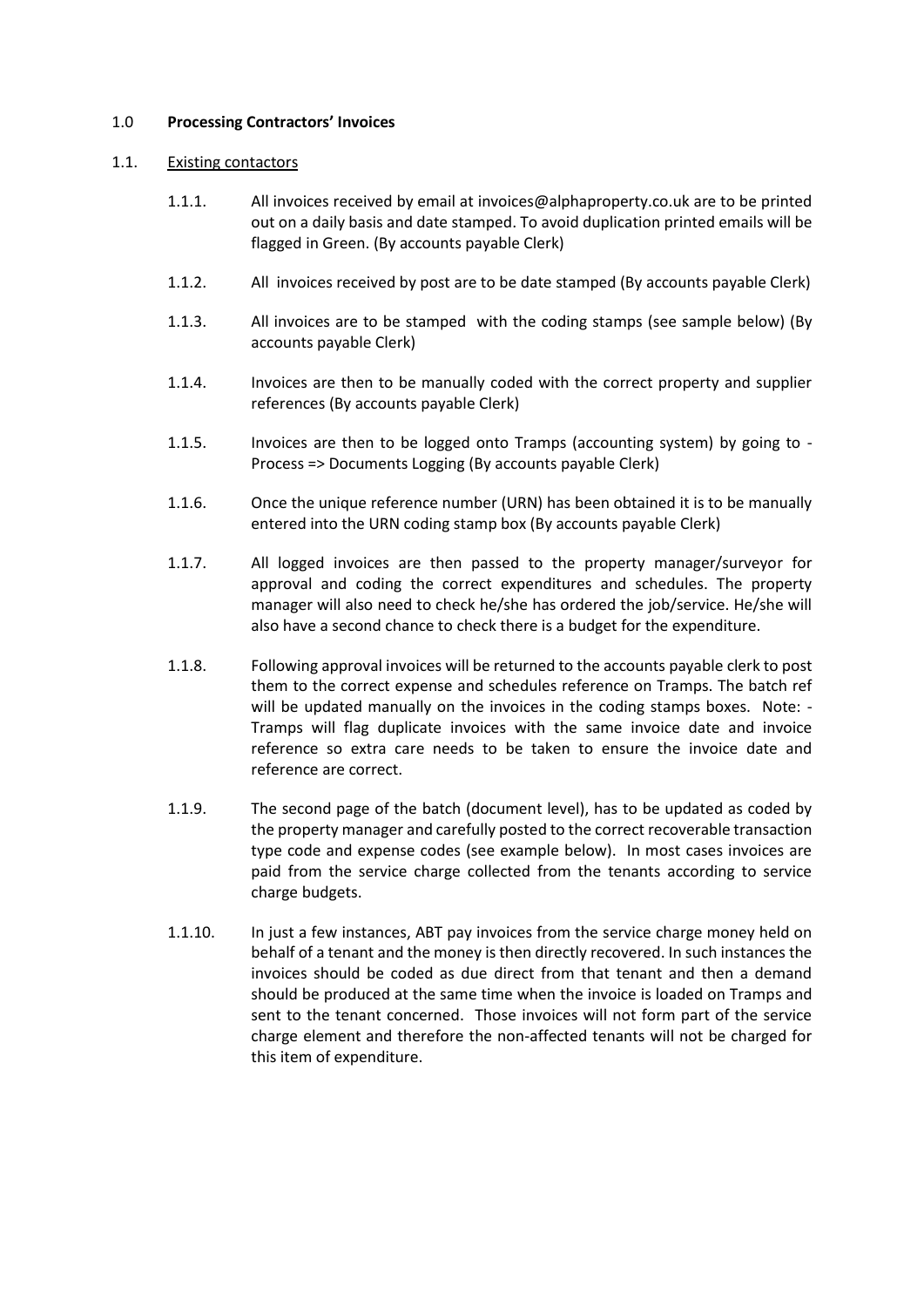1.1.11. Occasionally invoices have to be paid on behalf of clients from the rent money held. In this instance, approval must be sought from the client in writing via e mail, before payment is made by ABT. Once client approval has been obtained, the process will be the same as above except that the transaction type will be coded as non-recoverable rent (NOR). As above, those invoices will not form part of the service charge element and therefore the tenants will not be charged for this item of expenditure.

## 1.2. New suppliers/contractors

- 1.2.1. New contractors/suppliers will be requested to fill new suppliers/contractors' forms
- 1.2.2. Contractor/supplier public liability insurance certificates are to be requested
- 1.2.3. Contractor/supplier health and safety certificates are to be requested
- 1.2.4. Once all the above information has been obtained, the ABT property manager to check all the documents and pass to the Directors for approval.
- 1.2.5. Once approved by the directors, only Head of Accounts is to have access to set up new contractors/ suppliers on Tramps
- 1.2.6. Once new contractors/ suppliers are set up on Tramps, processing their invoices will be the same as for existing suppliers above

## 2.0 **Payment Run**

- 2.1. Batched invoices are to be passed to the accounts assistant for inputting on Barclays.net
- 2.2. Once the accounts assistant has input the invoices on Barclays.net, all the invoices will be passed to the Head of Accounts for checking and authorising as first signatory. Any invoices that have been incorrectly processed will be identified at this stage and returned to the accounts assistant for correction before being re-processed
- 2.3. Invoices authorised by the Head of Accounts will be passed to the Director for a second signature. The Director will have the opportunity to check the invoices again and any that have been incorrectly processed will be identified and returned to the accounts assistant for correction before being re-processed
- 2.4. Paid invoices are to be passed to the accounts payable clerk. They will be posted on Tramps as paid invoices and all invoices will be scanned and linked to the batch credited on Tramps.
- 2.5. Finally, all invoices will be filed in URN order to the individual properties folder.

## 3.0 **Receipt of Payments**

- 3.1. Payments cannot be received in cash and at present ABT does not have the facility to receive payment by credit card or debit card.
- 3.2. All payments have to be made either by BACS or by cheque to ABT's office.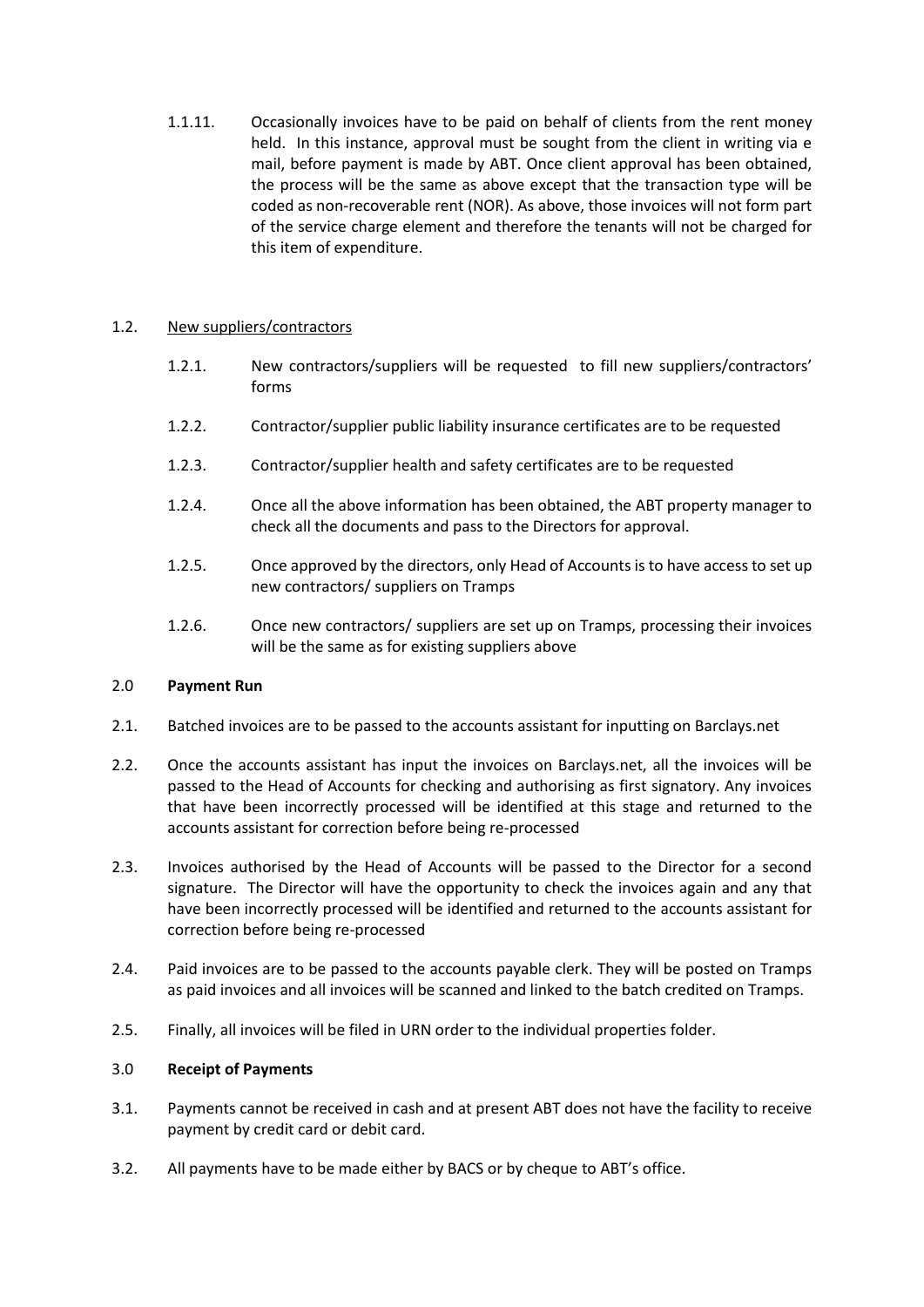- 3.3. All cheques received at the office must be logged and scanned and must be banked the same day. Cheques not banked the same day for any reason, must be locked away securely and must be banked by COB the next day at the latest.
- 3.4. ABT undertakes a daily download of receipts made by BACS from its bank. This download report will be printed and passed to accounts admin staff to process them on Tramps. The accounts admin staff will check the narratives of the payments in order to establish which tenant has paid. If any of the receipts are unidentified, they will be transferred to the suspense account for further investigation.
- 3.5. Occasionally payments are made to the wrong bank account. When this happens an internal bank transfer form will be prepared and will be included in the payment run process above.

# 4.0 **Reconciliation of Client Bank Accounts**

- 4.1. A monthly reconciliation of all client accounts is undertaken comprising a three-way reconciliation
- 4.2. Deposit accounts are subject to a six-monthly audit unless there is actual movement upon the deposit account in which case the reconciliation must be undertaken on a quarterly basis.
- 4.3. ABT does not make any payments by cheque and therefore the rules for cancelling cheques that are more than six months old do not apply. However, if BACS payment items are unreconciled, these must be rectified as soon as identified. Examples would include payment from the wrong bank, duplicate payments etc.
- 4.4. If an item that is more than two months old has not been reconciled, this is deemed to be unacceptable and in such a case, a reconciliation of the amount concerned must be undertaken. Every client bank account reconciliation must be signed-off by the Client Accountant/Head of Accounts together with the approval and signature of the Director. It is unacceptable for only one party to approve any such reconciliation and two signatories are mandatory, one of which must be of the Director.

## 5.0 **Quarterly Charge Raising**

- 5.1. Quarterly charge raising must be raised at least four weeks in advance of the due dates.
- 5.2. Draft rent raising reports must be run for approval by the surveyors at least eight weeks in advance.
- 5.3. If a Service charge year end falls in the current charge raising period, the budget must be received by the accounts team at least six weeks in advance of the quarter date and sent to the tenants concerned at least four weeks prior to the quarter date.
- 5.4. Once the draft charge raising has been approved and service charge budgets are received, it is best practice to action the actual charge raising on a client by client basis.

## 6.0 **Arrears – Rent and service charge collections**

6.1. Once the demands are sent to each of the tenants, contact each tenant seven days before the due date to check whether they have received the demands, if not send them copies.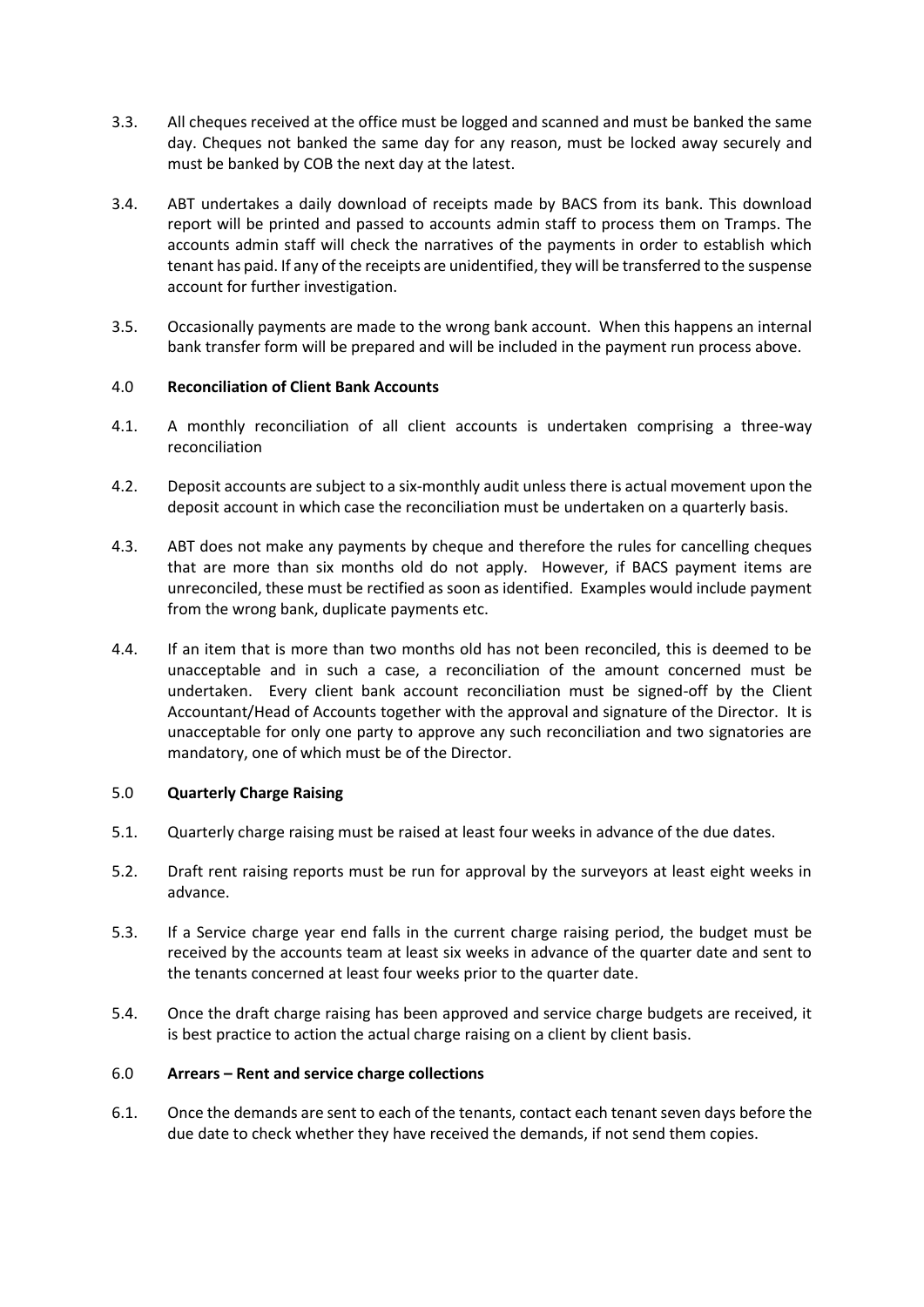- 6.2. Ensure arrears report are run seven days from the due date, again on a client by client basis to the surveying team.
- 6.3. Following instructions from the surveying team (which must be received from them within 7 days of receipt by them of the arrears report) send an e mail or letter to tenants concerned requesting payment of overdue sums within seven days.
- 6.4. If payments have not been received within 21 days from the due date, send a final reminder
- 6.5. If payments are not received within 28 days from the due date, instructions must then be sought from the Client concerned with a view to instructing solicitors.

# 7.0 **Actions Which Are Not Permitted**

- 7.1. No contractors or suppliers are to be paid in cash and no cash is to be received from any tenant, i.e. all payments must be made electronically via BACS.
- 7.2. No client records are to be maintained outside of the Property Management Accounting System presently in use (**currently Tramps**).